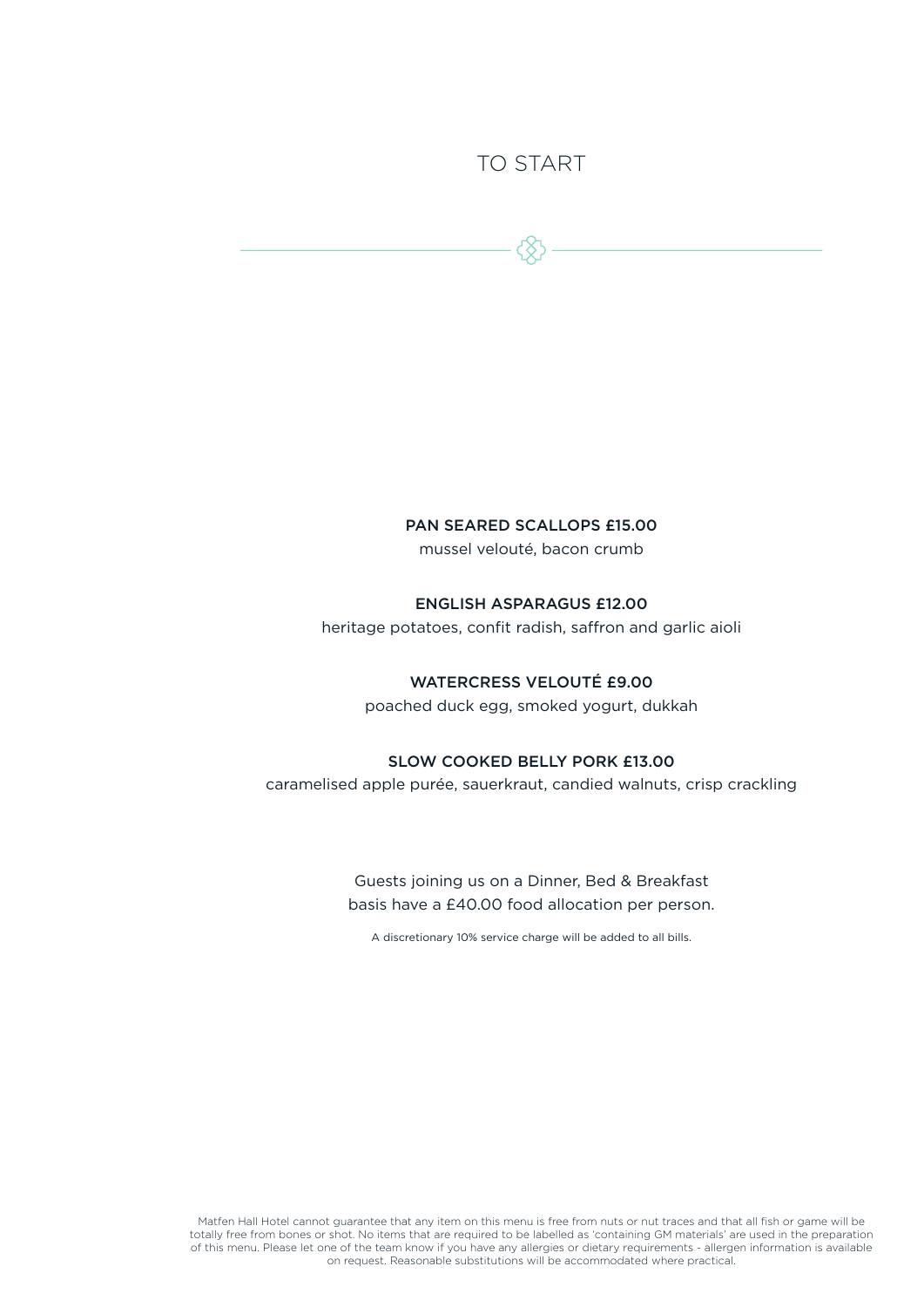### MAIN COURSE

#### ROAST RACK OF LAMB £31.00

broad beans, parsnip, shepherd's pie, parmesan crust

#### BAKED PLAICE £30.00

crab and prawn mousse, jersey royal potatoes, buttered english asparagus, capers, lemon

#### HAND ROLLED PAPPARDELLE £20.00

shiitake mushrooms, truffle, lemon oil, soft poached egg

#### ROAST GUINEA FOWL £30.00

confit leg and pancetta hash, puy lentils, tarragon

### FROM THE CHARGRILL

### FILLET STEAK (8OZ) £42.00 SIRLOIN STEAK (80Z) £32.00

served with hand cut chips, glazed tomato, roast mushroom, crispy shallot rings and sauce

#### CHATEAUBRIAND (FOR TWO) £80.00

confit shallots, roast plum tomatoes, hand cut chips and a choice of two sauces

#### CHOOSE FROM;

peppercorn, roast garlic and herb butter, bone marrow gravy or béarnaise sauce

#### SIDES £6.00

tempura tenderstem broccoli buttered garlic asparagus hand cut chips, rosemary and parmesan gratin potatoes, bacon and cheese crust

Matfen Hall Hotel cannot guarantee that any item on this menu is free from nuts or nut traces and that all fish or game will be totally free from bones or shot. No items that are required to be labelled as 'containing GM materials' are used in the preparation of this menu. Please let one of the team know if you have any allergies or dietary requirements - allergen information is available on request. Reasonable substitutions will be accommodated where practical.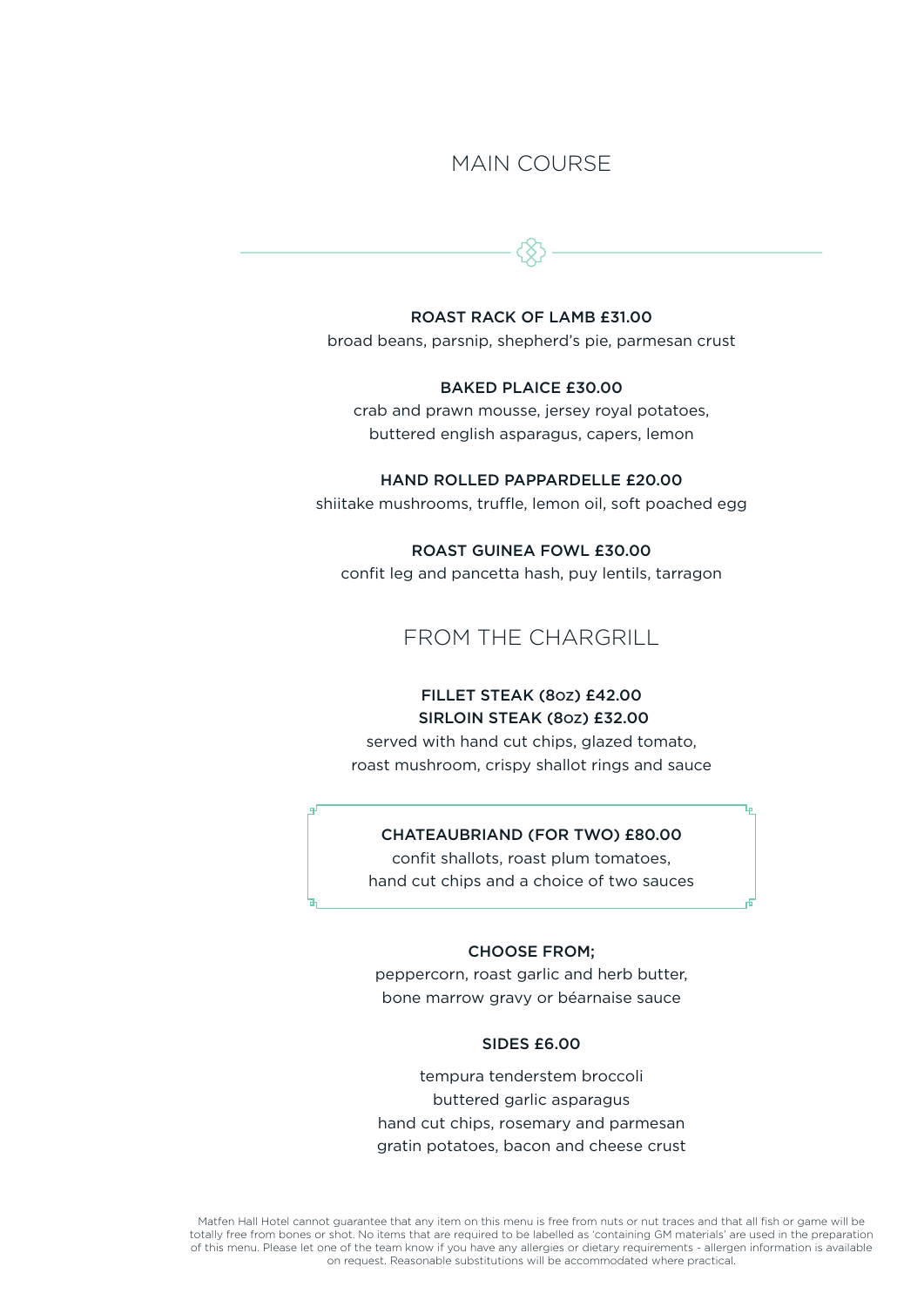### TO FINISH

# DARK CHOCOLATE AND BANANA MILLE FEUILLE £10.00

banana ice cream, honeycomb

RHUBARB AND CUSTARD SOUFFLÉ £11.00 rhubarb sorbet

MANGO AND WHITE CHOCOLATE DELICE £10.00

vanilla meringue, mango sorbet

SELECTION OF HOMEMADE ICE CREAM AND SORBETS £8.00 brandy snap basket, fudge sauce

COFFEE AND PETIT FOURS £9.50

Matfen Hall Hotel cannot guarantee that any item on this menu is free from nuts or nut traces and that all fish or game will be totally free from bones or shot. No items that are required to be labelled as 'containing GM materials' are used in the preparation of this menu. Please let one of the team know if you have any allergies or dietary requirements - allergen information is available on request. Reasonable substitutions will be accommodated where practical.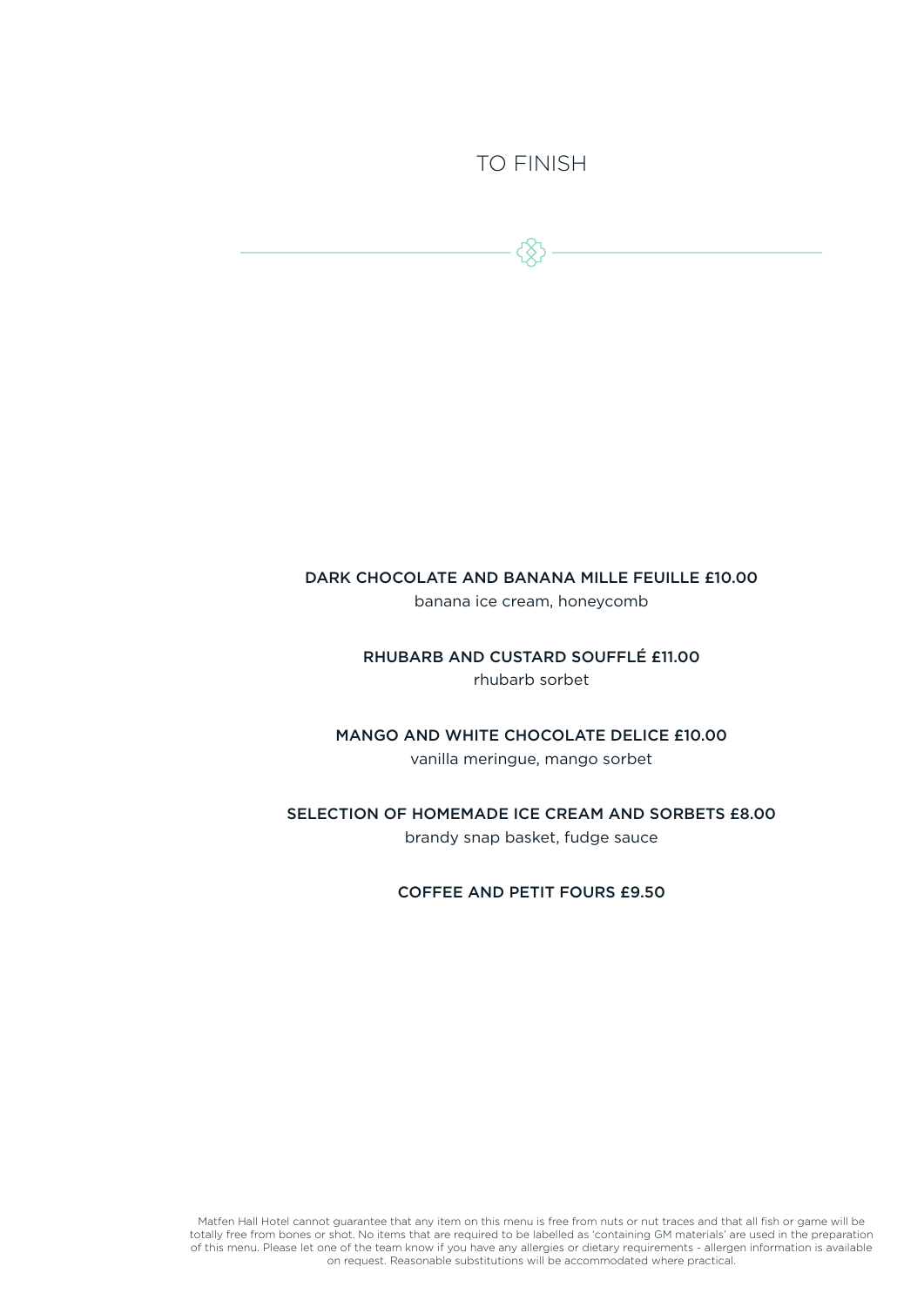### CHEESE COURSE

Matfen Hall proudly wishes to introduce the very best of north of England artisan cheeses, selected from award winning dairies from the west to the east coast of England.

#### CHARCOAL CHEESE

The first and only all-black cheddar cheese. A deliciously creamy, mature cheddar blended with real charcoal, this cheese is not at all overpowering. Made to commemorate 30 years since the Miners' strike. Winner of the best new idea 2014. Suitable for vegetarians. Pasteurized cow's milk.

#### COTHERSTONE, TEESDALE

Created in Teesdale and named after a village and parish in County Durham. Cotherstone is a traditional semi-hard farmhouse cheese made from unpasteurised full-fat Jersey cow's milk. It is mild, moist and clean tasting, ripened for up to three months. Suitable for vegetarians. Pasteurised cow's milk.

#### FARMHOUSE WHITE, COUNTY DURHAM

Hand made at the Village Farm based in the beautiful village of Morden in County Durham. Farmhouse White is a young cheese with a creamy and distinctive flavour with a slightly crumbly texture, it is stored for six weeks until mature. Winner of a Gold Medal at the 2016 Great Yorkshire Show. Suitable for vegetarian. Unpasteurised cow's milk.

#### MONTEAGNOLO AFFINE (BAVARIA)

Montagnolo Affine is a triple cream soft cheese that is only ripened on the surface and is marbled with blue veins. It combines the textures and rich tastes of a triple crème brie, with the distinct and lightly biting flavour of a blue cheese. This combination results in Montagnolo Affine being a very mild and deliciously creamy blue cheese. Suitable for vegetarians. Pasteurised cow's milk.

Matfen Hall Hotel cannot guarantee that any item on this menu is free from nuts or nut traces and that all fish or game will be totally free from bones or shot. No items that are required to be labelled as 'containing GM materials' are used in the preparation of this menu. Please let one of the team know if you have any allergies or dietary requirements - allergen information is available on request. Reasonable substitutions will be accommodated where practical.